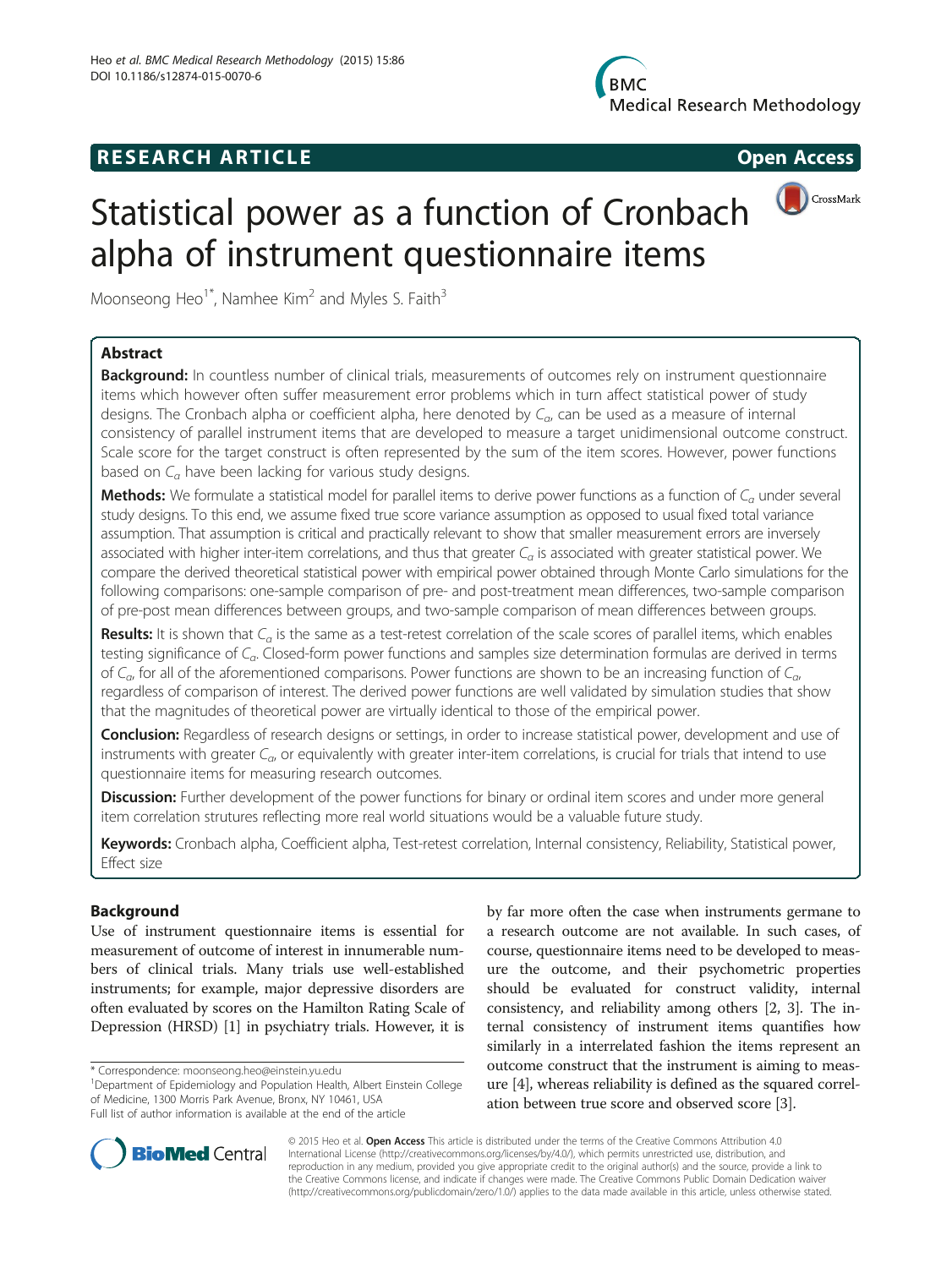Cronbach alpha also known as coefficient alpha [\[5](#page-8-0)], hereafter denoted by  $C_{\alpha}$ , has been very widely used to quantify the internal consistency and reliability of items in clinical research and beyond [[6\]](#page-8-0) although internal consistency and reliability are not exchangeable psychometric concepts in general. For this reason, some argue that  $C_{\alpha}$  should not be used for quantifying either concept (e.g.,[\[7](#page-8-0), [8\]](#page-8-0)). One the other hand, for special cases where items under study are parallel such that items are designed as replicates to measure a unidimensional construct or attribute,  $C_{\alpha}$  can quantify internal consistency and reliability as well [[2\]](#page-8-0) although in general  $C_{\alpha}$  is not necessarily a measure of unidimensionality or homogeneity [\[4](#page-8-0), [8](#page-8-0)]. In this paper, we consider parallel items; for example, items within a same factor could be considered parallel for a unidimensional construct. In this sense, items of HRSD are not parallel since it measures depression, a multidimensional construct with many factors.

The Cronbach alpha by mathematical definition is an adjusted proportion of total variance of the item scores explained by the sum of covariances between item scores, and thus ranges between 0 and 1 if all covariance elements are non-negative. Specifically, for an instrument with k items with a general covariance matrix  $\Sigma$ among the item scores,  $C_{\alpha}$  is defined as

$$
C_{\alpha} = \frac{k}{k-1} \left( \frac{\mathbf{1}^T \mathbf{\Sigma} \mathbf{1} - \text{trace}(\mathbf{\Sigma})}{\mathbf{1}^T \mathbf{\Sigma} \mathbf{1}} \right) = \frac{k}{k-1} \left( \mathbf{1} - \frac{\text{trace}(\mathbf{\Sigma})}{\mathbf{1}^T \mathbf{\Sigma} \mathbf{1}} \right), \quad (1)
$$

where trace(.) is the sum of the diagonal elements of a square matrix,  $1$  is a column vector with  $k$  unit elements, and  $\mathbf{1}^T$  is the transpose of 1. This quantification is therefore based on the notion that relative magnitudes of covariances between item scores compared to those of corresponding variances serves as a measure of similarities of the items. Consequently, items with higher  $C_a$ are preferred to measure the target outcome. However,  $C_{\alpha}$  is a lower bound for reliability, but is not equal to reliability unless the items are parallel or essentially τequivalent [\[3, 8](#page-8-0)]. The sum of the instrument items serves as a scale for the outcome, and is used for statistical inference including testing statistical hypotheses. At the design stage of clinical trials, information about magnitude of reliability or internal consistency of developed parallel items is crucial for power analysis and sample size determinations. Nonetheless, power functions based on  $C_{\alpha}$  have been lacking for various study designs.

In this paper, to derive closed-from power functions, we formulate a statistical model for parallel items that relates the item scores to a measurement error problem. Under this model,  $C_{\alpha}$  (1) is explicitly expressed in terms of an inter-item correlation. We examine relationship among  $C_{\alpha}$ , a test-retest correlation and reliability of scale scores that enables testing significance of  $C_{\alpha}$  through Fisher z-transformation. We explicitly express statistical power as a function of  $C_{\alpha}$  for the following comparisons: one-sample comparison of pre- and post-treatment mean differences, two-sample comparison of pre-post mean differences between groups, and two-sample comparison of mean differences between groups. Simulation study results compare derived theoretical power with empirical power and discussion and conclusion follow.

## Methods

#### Statistical model

We consider the following model for item score  $Y_{ii}$  to the  $j$ -th parallel item for the  $i$ -th subject:

$$
Y_{ij} = \mu_i + e_{ij} \tag{2}
$$

The parameter  $\mu_i$  represents the "true score" of the target (outcome) construct for the  $i$ -th subject. At the population level, its expectation and variance are assumed to be  $E(\mu_i) = \mu$  and  $Var(\mu_i) = \sigma_{\mu}^2$ , which we call the *true score variance*. The error term  $e_{ii}$  represents the deviate of the item score  $Y_{ij}$  from the true score  $\mu_i$ , i.e.,  $e_{ij}$  is the measurement error of  $Y_{ij}$ . The expectation and variance of  $e_{ij}$  for all subjects are assumed to be  $E(e_{ij}) = 0$ , i.e., unbiasedness assumption, that is,  $E_i(Y_{ij}) = \mu_i$  and  $E_iE_j(Y_{ij}) = E(\mu_i) = \mu$ , where  $E_j$  denotes the expectation over  $j$ . It is also assumed that  $Var(e_{ij}) = \sigma_e^2$ , which we call the *measurement error*<br>wariance We further essume the following, *u* and a *variance*. We further assume the following:  $\mu_i$  and  $e_{ii}$ are mutually independent, i.e.,  $\mu_i \perp e_{ij}$ ; and the elements of  $e_{ii}$ 's are independent for a given subject, i.e., conditional independence, that is,  $e_{ij} \perp e_{ij} / \mu_i$  for  $j \neq j'$ . Note that this conditional independence does not imply marginal impendence between  $Y_{ij}$  and  $Y_{ij'}$ . In short, model (2) is a mixed-effects linear model for data with a two-level structure in a way that repeated item scores are nested within individuals.

Under those assumptions, we have  $Var(Y_{ij}) \equiv \sigma^2 = \sigma_\mu^2$  $+\sigma_e^2$ , that is, the *total variance* of the item scores is the sum of the true score variance and the measurement sum of the true score variance and the measurement error variance. Inter-item (score) covariance can be obtained as  $Cov(Y_{ij}, Y_{ij}) = \sigma_{\mu}^2$  for  $j \neq j'$ . Therefore, the diagonal elements of covariance matrix Σ under model (2) are identical and so are the off-diagonal elements. This compound symmetry covariance structure, also known as essential τ-equivalence, is the covariance matrix of parallel items each of which targets the underlying true score for a unidimensional construct. Furthermore, the compound symmetry covariance structure can be regarded as a covariance matrix of "standardized" item scores with unequal variances and covariances. Inter-item (score) correlation, denoted here by  $\rho$ , can accordingly be obtained as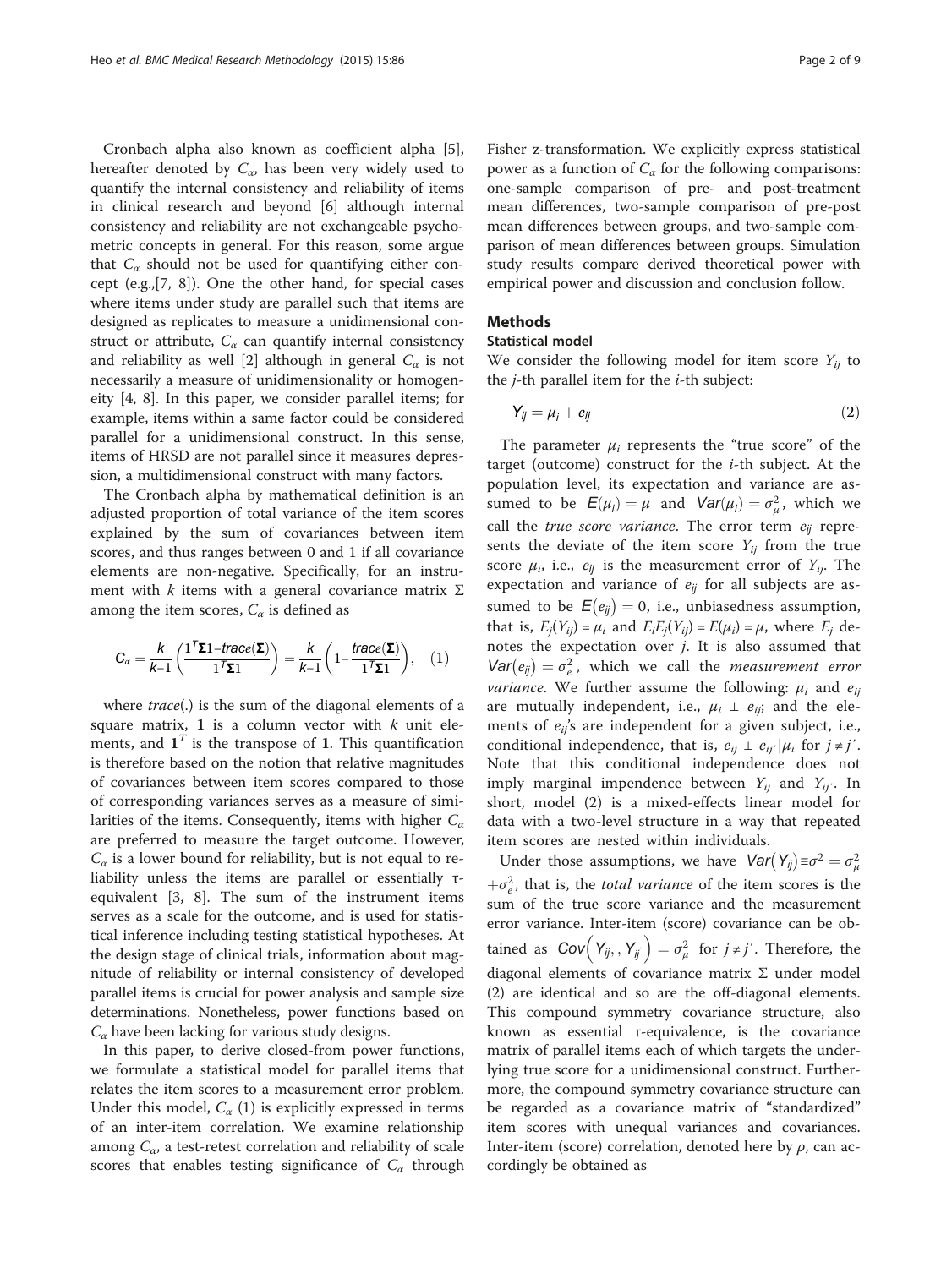<span id="page-2-0"></span>
$$
Corr\left(Y_{ij}, Y_{ij}\right) \equiv \rho = \frac{\sigma_{\mu}^2}{\sigma^2} = \frac{\sigma_{\mu}^2}{\sigma_{\mu}^2 + \sigma_{e}^2}.
$$
\n(3)

Although item scores are correlated within subjects, they are independent between subjects. Note that this inter-item correlation is not necessarily equal to itemscore reliability that quantifies a correlation between true and observed scores.

In this paper, we assume that the true score variance  $\sigma_{\mu}^{2}$ , instead of the total variance  $\sigma^{2}$ , is fixed at the population level, and it does not depend on the item scores of the subjects. Stated differently, the total variance  $\sigma^2$ depends only on  $\sigma_e^2$  which depends on item scores and thus  $\sigma^2$  is assumed to be an increasing function of only measurement errors of the item scores. Let us call this assumption the fixed true score variance assumption, which is crucial and reasonable from the perspective of measurement error theory in general. This assumption is crucial because it makes the total variance as a function of only measurement error variance as mentioned above, and it is reasonable because at the population level true score variance should not be varying whereas magnitudes of measurement error variance depend on reliability of items. Consequently, the true score variance  $\sigma_{\mu}^2$  is not a function of inter-item correlation  $ρ$ , but the measurement error variance  $\sigma_e^2$  is a decreasing function of  $\rho$ since from equation (3) we have

$$
\sigma_e^2 = (1 - \rho)\sigma^2 = (1/\rho - 1)\sigma_\mu^2.
$$
 (4)

It follows that as the item scores are closer or more similar to each other within subjects, the measurement errors will be smaller, which follows that the total variance is also a decreasing function of  $\rho$  since

$$
\sigma^2 = \sigma_\mu^2 + \sigma_e^2 = \sigma_\mu^2/\rho. \tag{5}
$$

We assume that the magnitudes of both  $\sigma_e^2$  and  $\sigma_\mu^2$  are known and thus that of  $\sigma^2$  for the purpose of derivation of power functions based on normal destructions instead of  $t$ -distributions, although replacement by  $t$ -distributions should be straightforward yet with little difference in results for sizable sample sizes.

#### Cronbach alpha, scale score and its variance

We assume that there are  $k$  items in an instrument, i.e.,  $j = 1, 2, ..., k$ . The  $C_{\alpha}$  (1) of k items under model (2) and aforementioned assumptions can be expressed as

$$
C_{\alpha} = \frac{k\sigma_{\mu}^{2}}{\sigma_{e}^{2} + k\sigma_{\mu}^{2}} = \frac{k\rho}{1 + \rho(k-1)}.
$$
 (6)

It is due to the fact that  $\Sigma = \sigma_e^2 \mathbf{I} + \sigma_\mu^2 \mathbf{1} \mathbf{1}^T$  under model (2) where I is a k-by-k identity matrix.  $C_{\alpha}$  in equation (6) is seen to be an increasing function of both  $\rho$  and k as depicted in Fig. 1. Therefore, the number of items needs to be fixed for comparison of  $C_{\alpha}$  of several candidate sets of items. It follows that for a fixed number of items, higher  $C_{\alpha}$  is associated with smaller measurement error of items through higher inter-item correlation  $\rho$ . From equation (6),  $\rho$  can be expressed in terms of  $C_{\alpha}$  as follows:

$$
\rho = \frac{C_{\alpha}}{k - C_{\alpha}(k-1)}.
$$
\n(7)

Of note, the corresponding correlation matrix is denoted by  $\mathbf{P} = (1-\rho)\mathbf{I} + \rho \mathbf{1}\mathbf{1}^T$ , an equi-correlation matrix.

The k correlated items are often summed up to a scale that is intended to measure the target construct. The scale score is denoted here by

$$
S_i=\sum_{j=1}^k Y_{ij},
$$

which can be viewed as an observed summary score for the *i*-th subject. Suppressing the subscription *i* in  $S_i$  its mean and variance can be obtained as follows:

$$
E_j(S) = k\mu_i,\tag{8}
$$

and

$$
Var(S) = k\sigma^{2} \{1 + \rho(k-1)\}.
$$
 (9)

With respect to the mean (8), average scale score  $S_i/k$ when used as observed score is an unbiased estimate of true score  $\mu_i$  for the *i*-th subject. The reliability, denoted here by  $R$ , defined as the squared correlation between true score and observed score can be obtained as follows:

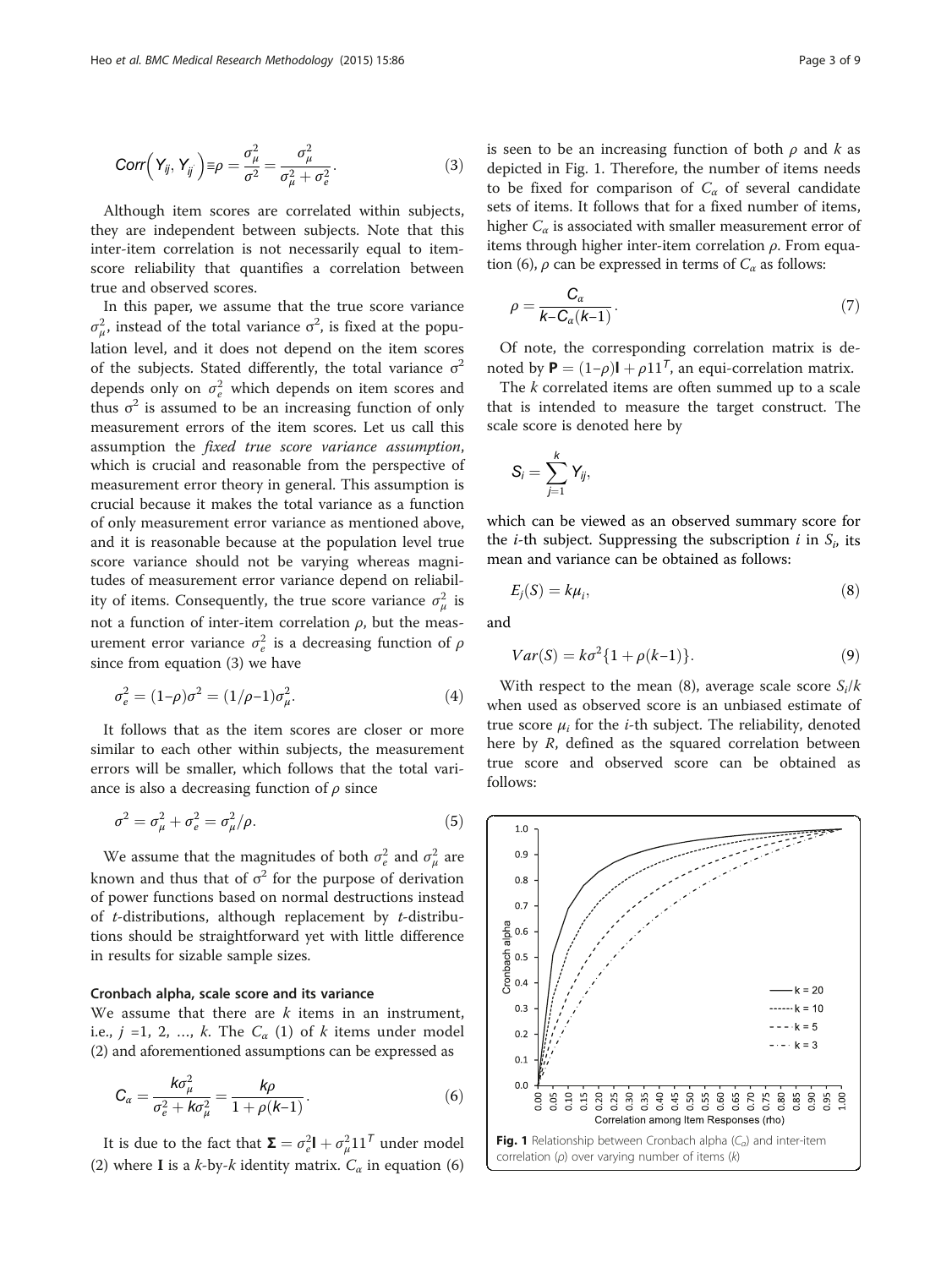<span id="page-3-0"></span>
$$
R = Corr^{2}(S_{i}/k, \mu_{i}) = \frac{k\rho}{1 + \rho(k-1)} = C_{\alpha}.
$$
 (10)

This equation supports Theorem 3.1 of Novick and Lewis [\[9\]](#page-8-0) that  $R = C_{\alpha}$  if and only if the items are parallel. Since statistical analysis results do not depend on whether  $S_i/k$  or  $S_i$  is used, we use the sum S in what follows.

With respect the total variance (9), if the total variance, instead of the true score variance, is assumed to be fixed,  $Var(S)$  is an increasing function of  $\rho$ , which conforms to an elementary statistical theory that variance of sum of correlated variables increases with increasing correlation. On the contrary, under the fixed true score variance assumption, it can be seen that  $Var(S)$  is a decreasing function of  $\rho$  since equation ([9](#page-2-0)) can be reexpressed in terms of  $\sigma_\mu^2$  via equation [\(5](#page-2-0)) as follows:

$$
Var(S) = k\sigma_{\mu}^{2}(1/\rho + k-1) = k^{2}\sigma_{\mu}^{2}/C_{\alpha}.
$$
 (11)

The last equation is due to equation ([7\)](#page-2-0). It follows that Var(S) is also a decreasing function of  $C_{\alpha}$ . In sum, increase of  $\rho$  decreases the magnitude of  $\sigma^2$  which in turn decreases the magnitude of  $Var(S)$ ; therefore such indirect decreasing effect of  $\rho$  on  $Var(S)$  is larger than direct increasing effect of  $\rho$  on  $Var(S)$  in equation ([9\)](#page-2-0).

#### Cronbach alpha and test-retest correlation

Reliability R of instruments is sometimes evaluated by test-retest correlation [[3](#page-8-0)]. Based on model (2), the test and retest item scores can be specified as  $Y_{ij}^{test} = \mu_i + e_{ij}$ and  $Y_{ij}^{retest} = \mu_i + e_{ij}$ , respectively with a common  $\mu_i$  for both test and retest scores for each subject,  $i = 1, 2,..., N$ . The test-retest correlation can then be measured by the correlation, denoted by  $Corr(S_{test}, S_{retest})$ , between scale scores  $S_{test} = \sum_{j=1}^{k}$  $Y_{ij}^{test}$  and  $S_{retest} = \sum_{j=1}^{k} X_{ij}$  $Y_{ij}^{retest}$  representing the scale scores of test and retest, respectively. Under the aforementioned assumptions for model (2) it can be shown that

$$
Cov(S_{test}, S_{retest}) = k^2 \rho \sigma^2, \qquad (12)
$$

and from equation (10)

$$
Var(S_{test}) = Var(S_{retest}) = k\sigma^2 \{1 + \rho(k-1)\}.
$$
 (13)

It follows that:

$$
Corr(S_{test}, S_{retest}) = \frac{Cov(S_{test}, S_{retest})}{\sqrt{Var(S_{test})}\sqrt{Var(S_{test})}}
$$
(14)
$$
= \frac{k\rho}{1+\rho(k-1)} = R = C_{\alpha}.
$$

This equation shows that the test-rest correlation is the same as both  $C_{\alpha}$  and R due to equations ([6\)](#page-2-0) and (10), which provides another interpretation of  $C_{\alpha}$ . This property is especially useful when there is only one item available, in which case estimation of  $C_\alpha$  or  $\rho$  is impossible by definition. However, the test and retest scores can be thought of as two correlated parallel item scores, and thus their correlation can serve as  $C_{\alpha}$  of the single item. It is particularly fitting since  $\rho = C_{\alpha} = R$  based on either equation ([6\)](#page-2-0), [\(7](#page-2-0)), or (14) when  $k = 1$ .

Taken together, the power  $\phi_{C_{\alpha}}$  of testing significance of  $C_{\alpha}$  against any null value should be equivalent to that of testing significance of a correlation using a Fisher's ztransformation as long as items are parallel, that is,

$$
\phi_{C_{\alpha}} = 1 - \Phi \bigg[ \Phi^{-1}(1 - \alpha/2) - \sqrt{N - 3} \bigg( \frac{1}{2} \ln \bigg( \frac{1 + C_{\alpha}}{1 - C_{\alpha}} \bigg) + \frac{C_{\alpha}}{2(N - 1)} \bigg) \bigg]
$$

for a two-tailed significance level  $\alpha$ , where  $\Phi$  is the cumulative distribution function of a standardized normal distribution, and  $\Phi^{-1}$  is its inverse function, i.e.,  $\Phi(\Phi^{-1}(x)) = \Phi^{-1}(\Phi(x)) = x$ . We note that although it is necessary to be added for validation of unbiasedness of the test statistics under the null hypothesis, the probability under the other rejection area will be ignored for all test statistics considered herein. For general covariance structures for non-parallel items, however, many other tests for significance of reliability and  $C_{\alpha}$  have been developed [\[10](#page-8-0)–[17\]](#page-8-0).

#### Pre-post comparison

We consider application of a paired  $t$ -test to the case of comparison of within-group means of scale scores between pre- and post-interventions. Based on model (2), the pre- and post-intervention item scores can be specified as  $Y_{ij}^{pre} = \mu_i + e_{ij}$  and  $Y_{ij}^{post} = \mu_i + \delta_{PP} + e_{ij}$ , respectively; the mean of the post-intervention item scores are shifted by  $\delta_{PP}$  an intervention effect. Consequently, we have

$$
E(S_{post}) - E(S_{pre}) = k\delta_{pp},\tag{15}
$$

where  $S_{pre} = \sum_{j=1}^{k}$  $Y_{ij}^{pre}$  and  $S_{post} = \sum_{j=1}^{k}$  $Y_{ij}^{post}$  are the pre- and post-intervention scale scores, respectively. A moment estimate of  $\delta_{PP}$  from (15) can be estimated as

$$
\hat{\delta}_{PP} = (\bar{S}_{post} - \bar{S}_{pre})/k, \tag{16}
$$

where  $\bar{S}$  $=\sum_{i=1}^{N}$  $\sum_{k}^{k}$  $\int_{j=1}^{n} Y_{ij}/N$  and N is the total number of subject. Its variance can be obtained as

$$
Var\left(\hat{\delta}_{PP}\right) = \frac{2(1-\rho)\sigma^2}{kN} = \frac{2(1/\rho - 1)\sigma_\mu^2}{kN}.
$$
 (17)

It is because from equations (12) and (13) we have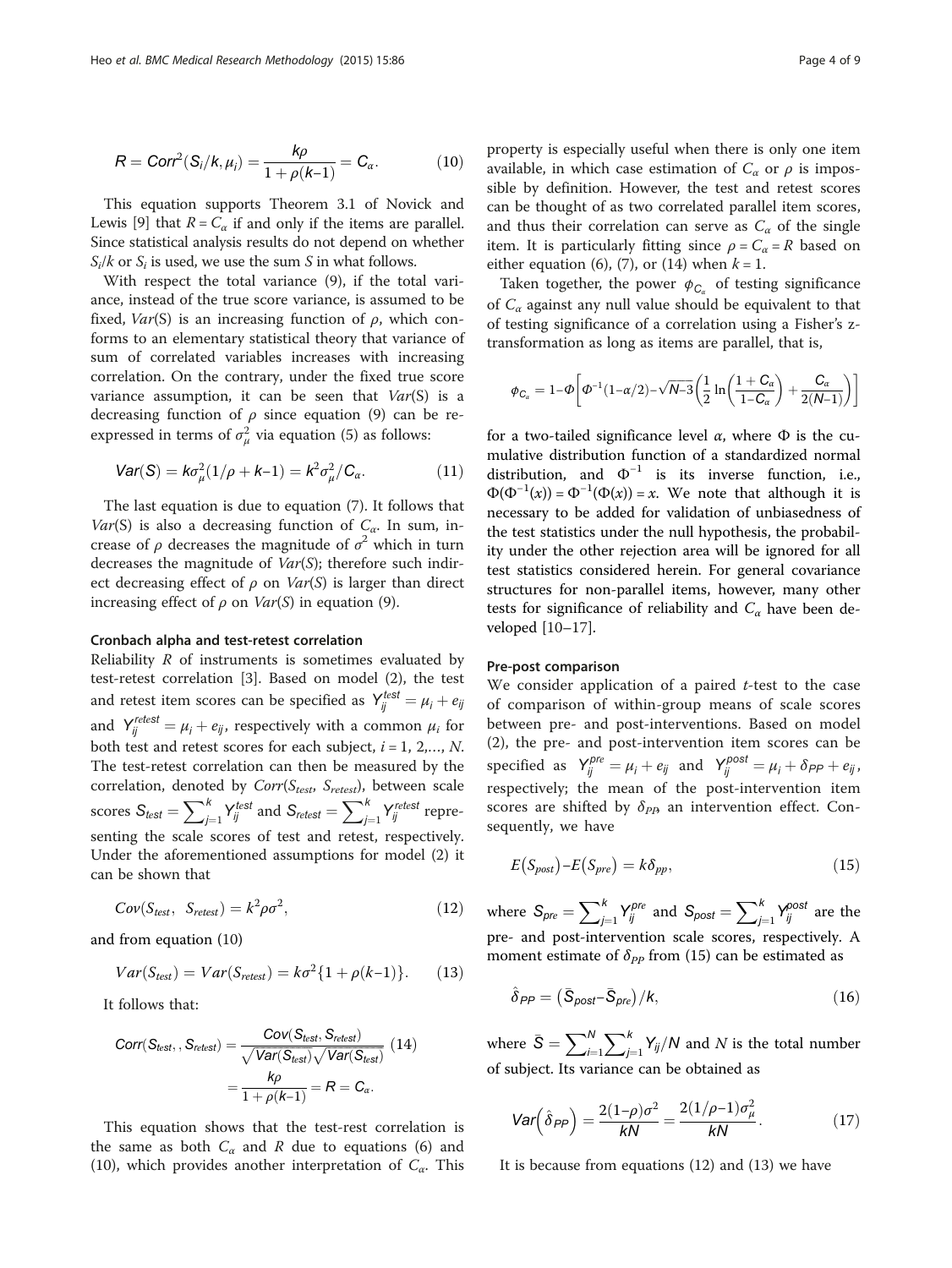<span id="page-4-0"></span>
$$
Var(\bar{S}_{post} - \bar{S}_{pre}) = Var(\bar{S}_{post}) + Var(\bar{S}_{pre}) - 2Cov(\bar{S}_{post}, \bar{S}_{pre})
$$
  
=  $k\sigma^2\{1 + \rho(k-1)\}/N + k\sigma^2\{1 + \rho(k-1)\}/N - 2k^2\rho\sigma^2/N$   
=  $2k\sigma^2(1-\rho)/N = 2k\sigma_\mu^2(1/\rho - 1)/N$ .

The following test statistic can then be used for testing H<sub>0</sub>:  $\delta$  = 0

$$
T_{PP} = \frac{\hat{\delta}_{PP}}{\sqrt{\text{Var}(\hat{\delta}_{PP})}} = \frac{\sqrt{kN}\hat{\delta}_{PP}}{\sigma_{\mu}\sqrt{2(1/\rho-1)}} = \frac{\sqrt{N}(\bar{S}_{post} - \bar{S}_{pre})}{\sigma_{\mu}\sqrt{2k(1/\rho-1)}}.
$$
\n(18)

Now, the statistical power  $\phi_{PP}$  of  $T_{PP}$  for detecting non-zero  $\delta_{PP}$  can be expressed as follows:

$$
\varphi_{PP} = \Phi \left\{ \left| \delta_{PP} / \sigma_{\mu} \right| \sqrt{\frac{kN}{2(1/\rho - 1)}} \Phi^{-1} (1 - \alpha/2) \right\}.
$$
\n(19)

This statistical power is an increasing function of  $\rho$  for a fixed  $\sigma_{\mu}$ , which we assume. It follows that the power is also an increasing function of  $C_{\alpha}$  as seen next. When  $\delta_{PP}$ is standardized by  $\sigma_{\mu}$  and  $\rho$  is replaced by equation [\(7](#page-2-0)), equation (19) can further be expressed in terms of  $\Delta_{PP} = \delta_{PP}/\sigma_{\mu}$  and  $C_{\alpha}$  as follows:

$$
\phi_{PP} = \Phi \left\{ |\Delta_{PP}| \sqrt{\frac{N}{2(1/C_{\alpha}-1)}} - \Phi^{-1}(1-\alpha/2) \right\}.
$$
 (20)

This power function is seen to be independent of  $k$ , the number of items. Stated differently, the power will be the same between two instruments with different numbers of items as long as their  $C_\alpha$ 's are the same even if the correlation of items will be smaller for the instrument with fewer items.

When sample size determination is needed for a study using an instrument of any number of items with a known  $C_{\alpha}$  for a desired statistical power  $\phi$ , typically 80 %, it can be determined from equation as follows:

$$
N = \frac{2(1/C_{\alpha}-1)z_{\alpha,\phi}^2}{\Delta_{PP}^2},
$$
\n(21)

where

$$
z_{\alpha,\phi} = \Phi^{-1}(1 - \alpha/2) + \Phi^{-1}(\phi).
$$
 (22)

The sample size (21) is seen to be a decreasing function of increasing  $C_{\alpha}$  and  $\Delta$ . In a possibly rare case in which determination of number of items with known correlations among them is needed for development of an instrument, it has to be determined from equation (19), instead of equation (20), as follow:

$$
k = \frac{2(1/\rho - 1)z_{\alpha,\phi}^2}{N\Delta_{PP}^2}.
$$
 (23)

#### Comparison of within-group effects between groups

In clinical trials, it is often of interest to compare withingroup changes between groups. For instance, a clinical trial can be designed to compare of pre-post effect of an experimental treatment between treatment and control groups, that is, an interaction effect between group and time point. Based on model (2), the pre- and post-intervention item scores can be specified as  $Y_{ij}^{pre(0)} = \mu_i^{(0)} + e_{ij}$  and  $Y_{ij}^{post(0)} = \mu_i^{(0)} + \delta_0 + e_{ij}$  for the control group  $Y_{ij}^{pre(1)} = \mu_i^{(1)} + e_{ij}$  and  $Y_{ij}^{post(1)} = \mu_i^{(1)}$  $+\delta_1 + e_{ii}$  for the treatment group. The primary interest will be testing H<sub>o</sub>:  $\delta_{BW} = \delta_1 - \delta_0 = 0$ , i.e., whether or not the difference in pre-post differences between groups will be the same. Consequently, we have

$$
E\{D_{trt}(S)\}-E\{D_{control}(S)\} = k\delta_{BW},\tag{24}
$$

where  $D_{trf}(S) = S_{post(1)} - S_{pre(1)} = \sum_{j=1}^{k}$ j=1<br>∙fir  $Y_{ij}^{post(1)} - \sum_{i=1}^{k}$ j=1<br>ier where  $D_{tr}(S) = S_{post(1)} - S_{pre(1)} = \sum_{j=1}^{k} Y_{ij}^{post(1)} - \sum_{j=1}^{k} Y_{ij}^{pre(1)}$ <br>and  $D_{control}(S)$  can be similarly defined. A moment estimate of  $\delta_{BW}$  from (24) can be obtained as

$$
\hat{\delta}_{BW} = (\bar{D}_{\text{trt}} - \bar{D}_{\text{control}})/k, \tag{25}
$$

where N is the number of subjects per group,  $\bar{D}_{tr} \equiv \bar{D}_{tr}$  $\hat{S}_{\text{post}(1)} - \bar{S}_{\text{pre}(1)} = \sum_{i=1}^{N}$  $\sum_j^k Y_{ij}^{post(1)}/N-\sum_{j=1}^N$  $\nabla^k$  $i=1$  $\int\limits_{j}^{\kappa}{Y_{ij}^{pre(1)}}/{\cal N},$  and,  $\bar{D}_{control}$  can similarly be defined. The variance of  $\delta_{WB}$  is

$$
\text{Var}\left(\hat{\delta}_{BW}\right) = \frac{4(1-\rho)\sigma^2}{kN} = \frac{4(1/\rho - 1)\sigma_\mu^2}{kN}.\tag{26}
$$

Therefore, the following test statistic can be used for testing the null hypothesis H<sub>o</sub>:  $\delta_{BW} = 0$ ,

$$
\mathcal{T}_{BW} = \frac{\hat{\delta}_{BW}}{\sqrt{\text{Var}\Big(\hat{\delta}_{BW}\Big)}} = \frac{\sqrt{kN}\hat{\delta}_{BW}}{2\sigma_{\mu}\sqrt{(1/\rho-1)}} = \frac{\sqrt{N}(\bar{D}_{tt} - \bar{D}_{control})}{2\sigma_{\mu}\sqrt{k(1/\rho-1)}}.
$$
\n(27)

The statistical power  $\phi_{BW}$  of  $T_{BW}$  for detecting nonzero  $\delta_{BW}$  can thus be expressed as follows:

$$
\phi_{BW} = \Phi \Biggl\{ \Big| \delta_{BW} / \sigma_{\mu} \Big| \sqrt{\frac{kN}{4(1/\rho - 1)}} - \Phi^{-1}(1 - \alpha/2) \Biggr\}.
$$
\n(28)

Again, this statistical power is an increasing of  $\rho$  and of  $C_{\alpha}$  as well as seen next. When  $\delta_{BW}$  is standardized by σ<sub>μ</sub> and *ρ* is replaced by equation [\(7](#page-2-0)), equation (28) can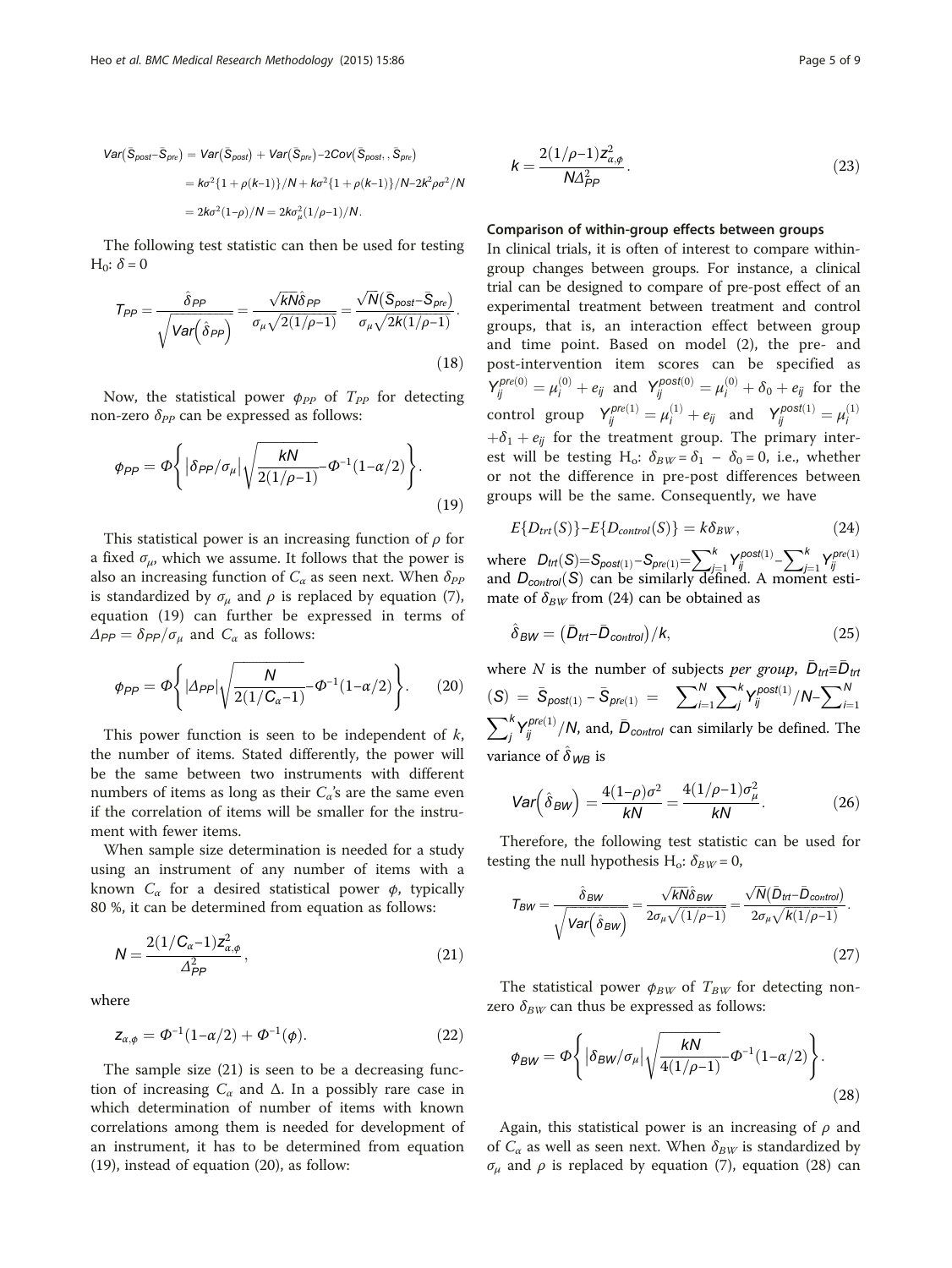<span id="page-5-0"></span>further be expressed in terms of  $\Delta_{BW} = \delta_{BW}/\sigma_{\mu}$  and  $C_{\alpha}$ as follows:

$$
\phi_{BW} = \Phi \left\{ |\Delta_{BW}| \sqrt{\frac{N}{4(1/C_{\alpha}-1)}} - \Phi^{-1}(1-\alpha/2) \right\}.
$$
 (29)

Again, this power function is seen to be independent of k, the number of items.

Sample size for a desired statistical power  $\phi$  can be determined from (27) as follows:

$$
N = \frac{4(1/C_{\alpha} - 1)z_{\alpha,\phi}^2}{\Delta_{BW}^2}.
$$
 (30)

Again, this sample size (30) is seen to be a decreasing function of increasing  $C_{\alpha}$  and  $\Delta$ . When number of items is needed for development of an instrument, it can be determined from equation ([28\)](#page-4-0) as follow:

$$
k = \frac{2(1/\rho - 1)z_{\alpha,\phi}^2}{N\Delta_{BW}^2}.
$$
\n(31)

#### Two-sample between-group comparison

Comparison of means between groups using an instrument is widely tested in clinical trials. Based on model (2), the intervention item scores from control and treatment groups can be specified as  $Y_{ij}^{(0)} = \mu_i + e_{ij}$ and  $Y_{ij}^{(1)} = \mu_i + \delta_{TS} + e_{ij}$ , respectively. The primary interest will be testing H<sub>o</sub>:  $\delta_{TS} = 0$ , i.e., whether or not the means are the same between the two groups. Under this formulation, we have

$$
E(S_{trt}) = E(S_{control}) + k\delta_{TS},
$$
\n(32)

where  $S_{trt} = \sum_{j=1}^{k}$ <br>sents scale scores u  $Y_{ij}^{(1)}$  and  $S_{control} = \sum_{j=1}^{k} X_{j}^{(1)}$ <br>under treatment and cont  $Y_{ij}^{(0)}$  represents scale scores under treatment and control groups, respectively. A moment estimate of  $\delta_{TS}$  can be obtained from (32) as

$$
\hat{\delta}_{TS} = (\bar{S}_{ttt} - \bar{S}_{control})/k, \tag{33}
$$

where  $\bar{S}_{trt} = \sum_{i=1}^{N}$  $\nabla^k$  $\frac{j-1}{1}$  $Y_{ij}^{(1)}/N$ ,  $\bar{S}_{control} = \sum_{i=1}^{N}$  $\sum^k$ j=1  $Y_{ij}^{(0)}$ / $N$  and  $N$  is the number of participants per group. The variance of  $\hat{\delta}_{TS}$  can be obtained as

$$
Var(\hat{\delta}_{TS}) = \frac{2\{1+\rho(k-1)\}\sigma^2}{kN} = \frac{2\{1/\rho + k-1\}\sigma_{\mu}^2}{kN}.
$$
(34)

The corresponding test statistic  $T_{TS}$  can be built as

$$
\tau_{TS} = \frac{\hat{\delta}_{TS}}{\sqrt{\text{Var}\big(\hat{\delta}_{TS}\big)}} = \frac{\sqrt{kN}\hat{\delta}_{TS}}{\sigma_{\mu}\sqrt{2(1/\rho + k - 1)}} = \frac{\sqrt{N}(\bar{S}_{tt} - \bar{S}_{control})}{\sigma_{\mu}\sqrt{2k(1/\rho + k - 1)}}.
$$
\n(35)

And the power function  $\phi_{TS}$  of  $T_{TS}$  can be expressed as

$$
\phi_{TS} = \Phi \Biggl\{ \Big| \delta_{TS} / \sigma_{\mu} \Big| \sqrt{\frac{kN}{2(1/\rho + k - 1)}} - \Phi^{-1}(1 - \alpha/2) \Biggr\}.
$$
\n(36)

It should be noted that this statistical power (36) is also an increasing function of  $\rho$  in contrast to a situation when a fixed total variance assumption is more reasonable in which both  $\sigma_e^2$  and  $\sigma_\mu^2$  are a function of  $\rho$  but  $\sigma^2$ is not. For example, observations without measurement errors from clusters are often assumed to be correlated and power of between-group tests using such correlated observations is a decreasing function of  $\rho$  [[18](#page-8-0)]. Again, when  $\delta_{TS}$  is standardized by  $\sigma_{\mu}$  and  $\rho$  is replaced by equation ([7\)](#page-2-0), equation (33) can further be expressed in terms can further be expressed in terms of  $\Delta_{TS}=\delta_{TS}/$  $\sigma_{\mu}$  and  $C_{\alpha}$  as follows:

$$
\phi_{TS} = \Phi\left\{ |\Delta_{TS}| \sqrt{C_{\alpha} N/2} - \Phi^{-1} (1 - \alpha/2) \right\}.
$$
 (37)

Again, this power function is seen to be independent of k, the number of items.

Sample size for a desired statistical power  $\phi$  can be determined from (37) as follows:

$$
N = \frac{2z_{\alpha,\phi}^2}{C_{\alpha} \Delta_{BW}^2}.
$$
\n(38)

Again, the sample size (38) is seen to be a decreasing function of increasing  $C_{\alpha}$  and  $\Delta$ . When number of items is needed for development of an instrument, it can be determined from equation (36) as follow:

$$
k = \frac{2(1/\rho - 1)z_{\alpha,\phi}^2/\Delta_{TS}^2}{N - 2z_{\alpha,\phi}^2/\Delta_{TS}^2}.
$$
\n(39)

#### Results

To validate equation [\(14](#page-3-0)) and the power functions (20), (29), and (37), we conduct simulation study for each test. For the simulation, the random item scores are generated based on model (2) assuming both  $\mu_i$  and  $e_{ii}$  are normally distributed although this assumption is not required in general. Under this normal assumption, however, it can be shown that all the moment estimates herein are the maximum likelihood estimates [[19\]](#page-8-0). We then compute scale scores by summing up the item scores for each individual.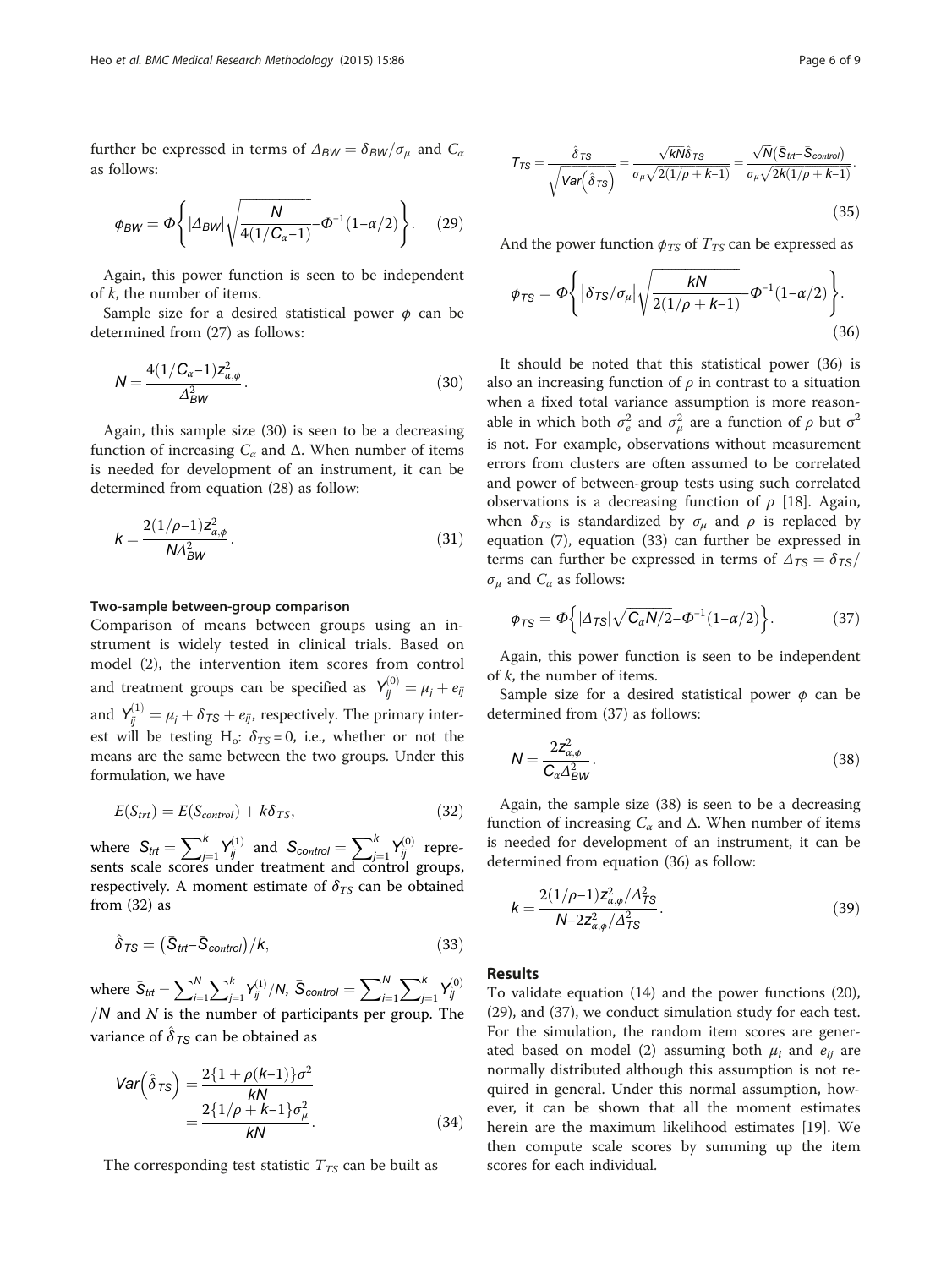We fix a two-tailed significance level of  $\alpha = 0.05$  and  $\sigma_{\mu}^2$  = 1 without loss generality for all simulations, and determine  $\sigma_e^2$  and  $\sigma^2$  through  $\rho$  determined by given  $k$  and  $C_{\alpha}$ . We randomly generate 1000 data sets for each combination of design parameters that include effect size  $\Delta$ , number of items  $k$ , and sample size  $N$ . We then compute empirical power  $\phi$  by counting data sets from which two-tailed p-values are smaller than 0.05; that is,  $\tilde{\phi} = \sum_{s=0}^{1000} 1(p_s < \alpha) / 1000$  where  $p_s$  represents a twosided p-value from the s-th simulated data set. For the testing, we applied corresponding t-tests assuming the variances of the moment estimates are unknown, which is practically reasonable. We used SAS v9.3 for the simulations.

#### Test-retest correlation

The results are presented in Table 1 that shows the empirically estimated test-retest correlations (i.e., average of 1000 estimated Pearson correlations for each set of design parameter specifications) are approximately the same as the pre-assigned  $C_{\alpha}$ , regardless of sample size N, which is as small as 30, and number of items  $k$ . Therefore, equality between  $C_{\alpha}$  and test-retest correlation (14) is well validated.

#### Pre-post intervention comparison

Table 2 shows that the theoretical power  $\phi_{PP}$  (20) is very close to the empirical power  $\tilde{\phi}_{PP}$  obtained through the simulations. The results validate that the power  $\phi_{PP}$  increases with increasing  $C_{\alpha}$  (or equivalently increasing correlation for the same  $k$ ) in the "pre-post" test settings, regardless of sample size  $N$  and number of items  $k$ . Furthermore, it shows that the statistical power does not depend on k for a given  $C_{\alpha}$  even if correlation  $\rho$  does.

Table 1 Empirical simulation-based estimates of test-retest correlation Corr( $S_{test}$ ,  $S_{retest}$ ) in equation ([14](#page-3-0))

| $C_a$ |                | $Corr(S_{test}, S_{retest})$ |                |          |  |  |  |  |  |
|-------|----------------|------------------------------|----------------|----------|--|--|--|--|--|
|       | Total $N = 30$ |                              | Total $N = 50$ |          |  |  |  |  |  |
|       | $k=5$          | $k = 10$                     | $k=5$          | $k = 10$ |  |  |  |  |  |
| 0.1   | 0.10           | 0.10                         | 0.10           | 0.10     |  |  |  |  |  |
| 0.2   | 0.20           | 0.20                         | 0.20           | 0.20     |  |  |  |  |  |
| 0.3   | 0.30           | 0.29                         | 0.30           | 0.30     |  |  |  |  |  |
| 0.4   | 0.39           | 0.39                         | 0.40           | 0.39     |  |  |  |  |  |
| 0.5   | 0.49           | 0.50                         | 0.49           | 0.50     |  |  |  |  |  |
| 0.6   | 0.59           | 0.59                         | 0.60           | 0.60     |  |  |  |  |  |
| 0.7   | 0.69           | 0.69                         | 0.70           | 0.70     |  |  |  |  |  |
| 0.8   | 0.79           | 0.80                         | 0.80           | 0.79     |  |  |  |  |  |
| 0.9   | 0.90           | 0.90                         | 0.90           | 0.90     |  |  |  |  |  |

Note: Total N: total number of subjects;  $C_a$ : Cronbach alpha; k: number of items

| <b>Table 2</b> Statistical power of the pre-post test $T_{PP}$ (18): $\sigma_{\mu} = 1$ |  |  |  |  |  |  |
|-----------------------------------------------------------------------------------------|--|--|--|--|--|--|
|-----------------------------------------------------------------------------------------|--|--|--|--|--|--|

|         |               |                 | $k=5$          |                        | $k = 10$       |                                 |
|---------|---------------|-----------------|----------------|------------------------|----------------|---------------------------------|
| Total N | $\Delta_{PP}$ | $\mathcal{C}_a$ | $\varphi_{PP}$ | $\tilde{\varphi}_{PP}$ | $\varphi_{PP}$ | $\tilde{\varphi}_{\mathit{PP}}$ |
| 30      | 0.4           | 0.5             | 0.341          | 0.337                  | 0.341          | 0.310                           |
|         |               | 0.6             | 0.475          | 0.459                  | 0.475          | 0.458                           |
|         |               | 0.7             | 0.658          | 0.626                  | 0.658          | 0.649                           |
|         |               | 0.8             | 0.873          | 0.849                  | 0.873          | 0.830                           |
|         |               | 0.9             | 0.996          | 0.997                  | 0.996          | 0.995                           |
| 50      | 0.3           | 0.5             | 0.323          | 0.309                  | 0.323          | 0.296                           |
|         |               | 0.6             | 0.451          | 0.424                  | 0.451          | 0.433                           |
|         |               | 0.7             | 0.630          | 0.633                  | 0.630          | 0.614                           |
|         |               | 0.8             | 0.851          | 0.849                  | 0.851          | 0.844                           |
|         |               | 0.9             | 0.994          | 0.995                  | 0.994          | 0.992                           |

Note: Total N: total number of subjects; k: number of items;  $\Delta_{PP}=\delta_{PP}/\sigma_{ui}$ ; C<sub>a</sub>: Cronbach alpha;  $\varphi_{PP}$ : theoretical power (20);  $\tilde{\varphi}_{PP}$ : simulation-based empirical power

#### Between-group whithin-group comparison

Table 3 shows that the theoretical power  $\phi_{BW}$  (29) is very close to the empirical power  $\tilde{\phi}_{BW}$  obtained through the simulations. Therefore, the results validate that the statistical power  $\phi_{BW}$  increases with increasing  $C_{\alpha}$  for testing hypotheses concerning between-group effects on withingroup changes regardless of N, sample size per group, and k. Again, it shows that the statistical power does not depend on k for a given  $C_{\alpha}$  even if correlation  $\rho$  does.

#### Two-sample between-group comparison

Table [4](#page-7-0) shows again that the theoretical power  $\phi_{TS}$  (37) is very close to the empirical power  $\tilde{\phi}_{TS}$  obtained through the simulations. The results validate that the statistical power increases with increasing Cronbach  $\alpha$  even for twosample testing in cross-sectional settings that does not

Table 3 Statistical power of the between-group within-group test  $T_{BW}$  (25):  $\sigma_{\mu} = 1$ 

|             | $\Delta_{BW}$ | $\mathcal{C}_\alpha$ | $k=5$          |                       | $k = 10$       |                                   |
|-------------|---------------|----------------------|----------------|-----------------------|----------------|-----------------------------------|
| N per group |               |                      | $\varphi_{BW}$ | $\ddot{\varphi}_{BW}$ | $\varphi_{BW}$ | $\tilde{\varphi}_{\text{\it BW}}$ |
| 30          | 0.4           | 0.5                  | 0.194          | 0.179                 | 0.183          | 0.194                             |
|             |               | 0.6                  | 0.268          | 0.264                 | 0.254          | 0.268                             |
|             |               | 0.7                  | 0.387          | 0.375                 | 0.359          | 0.387                             |
|             |               | 0.8                  | 0.591          | 0.618                 | 0.594          | 0.591                             |
|             |               | 0.9                  | 0.908          | 0.884                 | 0.901          | 0.908                             |
| 50          | 0.3           | 0.5                  | 0.164          | 0.184                 | 0.214          | 0.184                             |
|             |               | 0.6                  | 0.242          | 0.254                 | 0.261          | 0.254                             |
|             |               | 0.7                  | 0.387          | 0.367                 | 0.365          | 0.367                             |
|             |               | 0.8                  | 0.511          | 0.564                 | 0.591          | 0.564                             |
|             |               | 0.9                  | 0.893          | 0.889                 | 0.893          | 0.889                             |

Note: N per group: number of subjects per group; k: number of items;  $\Delta_{BW}=\delta_{BW}/\sigma_{\mu}$ ; C<sub>a</sub>: Cronbach alpha;  $\varphi_{BW}$ : theoretical power (27);  $\tilde{\varphi}_{BW}$ : simulation-based empirical power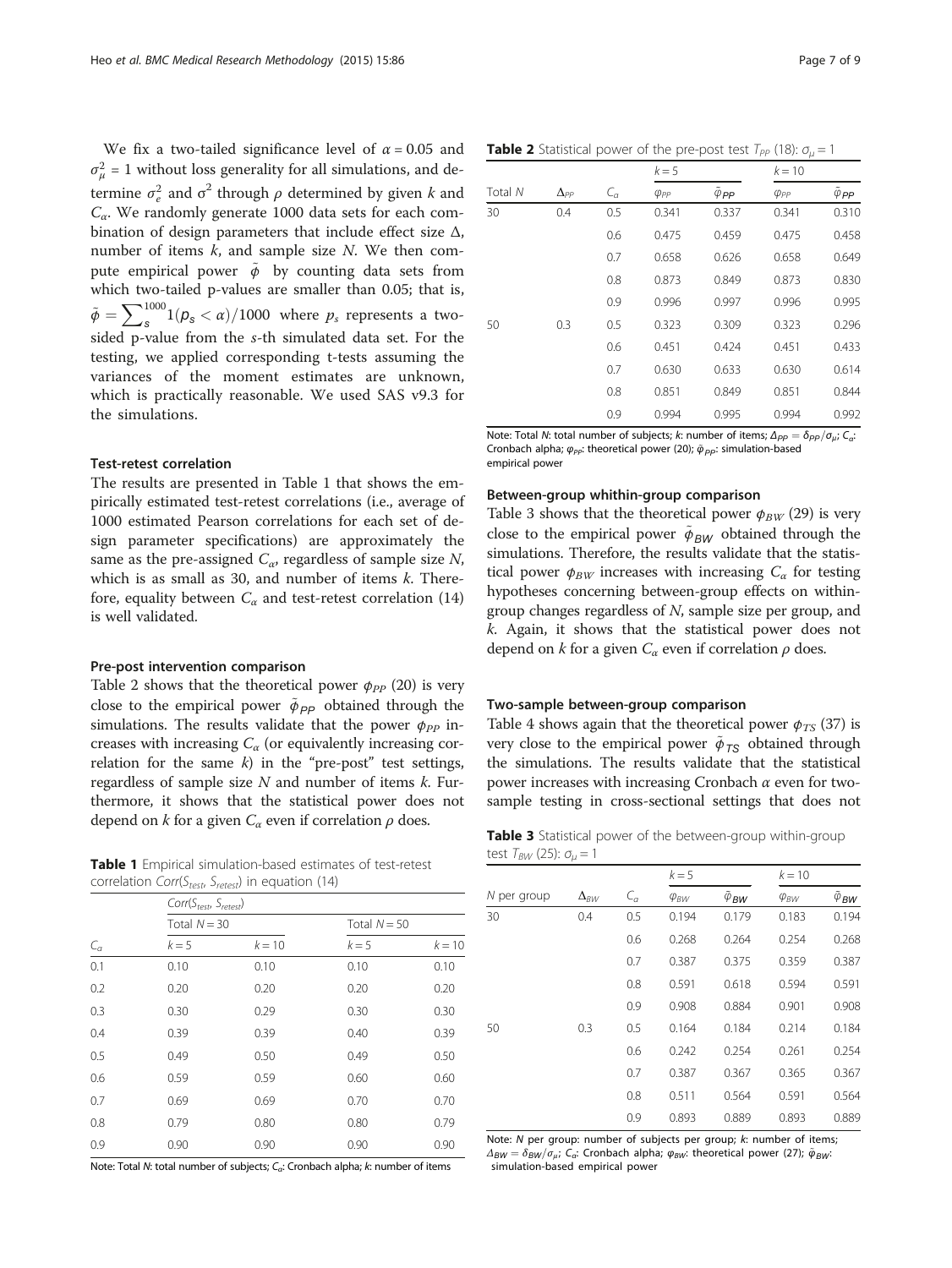<span id="page-7-0"></span>Table 4 Statistical power of the between-group within-group test  $T_{TS}$  (32):  $\sigma_{\mu} = 1$ 

|             | $\Delta_{TS}$ | $C_a$ | $k=5$          |                       | $k = 10$       |                       |
|-------------|---------------|-------|----------------|-----------------------|----------------|-----------------------|
| N per group |               |       | $\varphi_{TS}$ | $\ddot{\varphi}_{TS}$ | $\varphi_{TS}$ | $\ddot{\varphi}_{TS}$ |
| 50          | 0.7           | 0.5   | 0.697          | 0.676                 | 0.697          | 0.697                 |
|             |               | 0.6   | 0.774          | 0.758                 | 0.774          | 0.760                 |
|             |               | 0.7   | 0.834          | 0.812                 | 0.834          | 0.813                 |
|             |               | 0.8   | 0.879          | 0.872                 | 0.879          | 0.882                 |
|             |               | 0.9   | 0.913          | 0.901                 | 0.913          | 0.895                 |
| 100         | 0.5           | 0.5   | 0.705          | 0.682                 | 0.705          | 0.679                 |
|             |               | 0.6   | 0.782          | 0.791                 | 0.782          | 0.769                 |
|             |               | 0.7   | 0.841          | 0.820                 | 0.841          | 0.832                 |
|             |               | 0.8   | 0.885          | 0.879                 | 0.885          | 0.908                 |
|             |               | 0.9   | 0.918          | 0.929                 | 0.918          | 0.912                 |

Note: N per group: number of subjects per group; k: number of items;  $\Delta_{TS}=\delta_{TS}/\sigma_{\mu}$ ; C<sub>a</sub>: Cronbach alpha;  $\varphi_{TS}$ : theoretical power (34);  $\tilde{\varphi}_{TS}$ : simulation-based empirical power

involve within-group effects. it shows that the statistical power does not depend on k for a given  $C_{\alpha}$  even if correlation  $\rho$  does. Again, it shows that the statistical power does not depend on k for a given  $C_{\alpha}$  even if correlation  $\rho$  does.

#### **Discussion**

We demonstrate by deriving explicit power functions that higher internal consistency or reliability of unidimensional parallel instrument items measured by Cronbach alpha  $C_{\alpha}$ results in greater statistical power of several tests regardless of whether comparisons are made within or between groups. In addition, the test-retest reliability correlation of such items is shown to be the same as Cronbach alpha  $C_{\alpha}$ . Due to this property, testing significance of  $C_{\alpha}$  can be equivalent to testing that of a correlation through the Fisher z-transformation. Furthermore, all of the power functions derived herein can even be applied to trials using single item instrument with measurement error since the power function depends only on  $C_{\alpha}$  which can be estimated via test-retest correlations for single item instruments as mentioned earlier. The demonstrations are made theoretically, and validations are made through simulation studies that show that the derived test statistics and their corresponding power functions are very close to each other. Therefore, the sample size determination formulas (21), (30), and (38) are valid and so are the determinations of number of items  $(22)$ ,  $(31)$ , and  $(39)$  in different settings.

In fact, for longitudinal studies aiming to compare within-group effects using such as  $T_{PP}$  (18) and  $T_{BW}$ (27), the fixed true score variance assumption is not critical since the true score  $\mu_i$ 's in model (2) are cancelled by taking differences of Y between pre and post-interventions and thus makes the variance of the pre-post differences

depend only on measurement error variance  $\sigma_e^2$ . For example, the variance equations ([17\)](#page-3-0) and ([26](#page-4-0)) can be expressed in term of only  $\sigma_e^2$ , a decreasing function of  $\rho$ , through equation ([4](#page-2-0)) as follows:  $Var(\hat{\delta}_{PP}) = 2\sigma_e^2/(kN)$ and  $Var(\hat{\delta}_{BW}) = 4\sigma_e^2/(kN)$ . In other words, both the power functions  $\phi_{PP}$  (20) and  $\phi_{BW}$  (29) are increasing function of  $C_{\alpha}$  or  $\rho$  regardless of whether total variance or true score variance is assumed fixed.

In contrast, however, for cross-sectional studies aiming to compare between-group effects using  $T_{TS}$ (35), the fixed true score variance assumption is critical since the variance equation [\(34\)](#page-5-0) cannot be expressed only in term of only  $\sigma_e^2$ , and furthermore it can be shown that under a fixed total variance assumption  $Var(\hat{\delta}_{TS})$  (34) is an increasing function of  $\rho$  (see equation ([10](#page-3-0))) and so is the power function. In sum, the fixed true score variance assumption enables all of the power functions to be an increasing function of  $C_{\alpha}$  or  $\rho$  in a unified fashion. For ex-ample, Leon et al. [[20](#page-8-0)] used a real data set of HRSD ratings to empirically demonstrate that the statistical power of a two-sample between-group test is increasing with increased  $C_{\alpha}$ , although they increased  $C_{\alpha}$  by increasing number of items k, not necessarily by increasing  $\rho$  for a fixed number of items.

In most cases, item scores are designed to be binary or ordinal scores on a likert scale. Therefore, the applicability of the derived power functions and sample size formulas to such cases could be in question since the scores are not normally distributed. Furthermore, it is not easy to build a model like (2) for non-normal scores particularly because measurement error variances depend on the true construct value. For example, variance of a binary score is a function of its mean. Perhaps, construction of marginal models in the sense of generalized estimating equations [\[21](#page-8-0)] can be considered for derivation of power functions assumption even if this approach is beyond the scope of the present study. After all, we believe that our study results should be able to be applied to non-normal scores by virtue of the central limit theorem. Another prominent limitation of our study is the very strong assumption of essentially τ-equivalent parallel items which may not be realistic at all [[8](#page-8-0)], albeit conceivable for a unidimensional construct. Therefore, further development of power functions under relaxed conditions reflecting more real world situations should be a valuable future study.

### Conclusion

Instruments with greater Cronbach alpha should be used for any type of research since they have smaller measurement error and thus have greater statistical power for